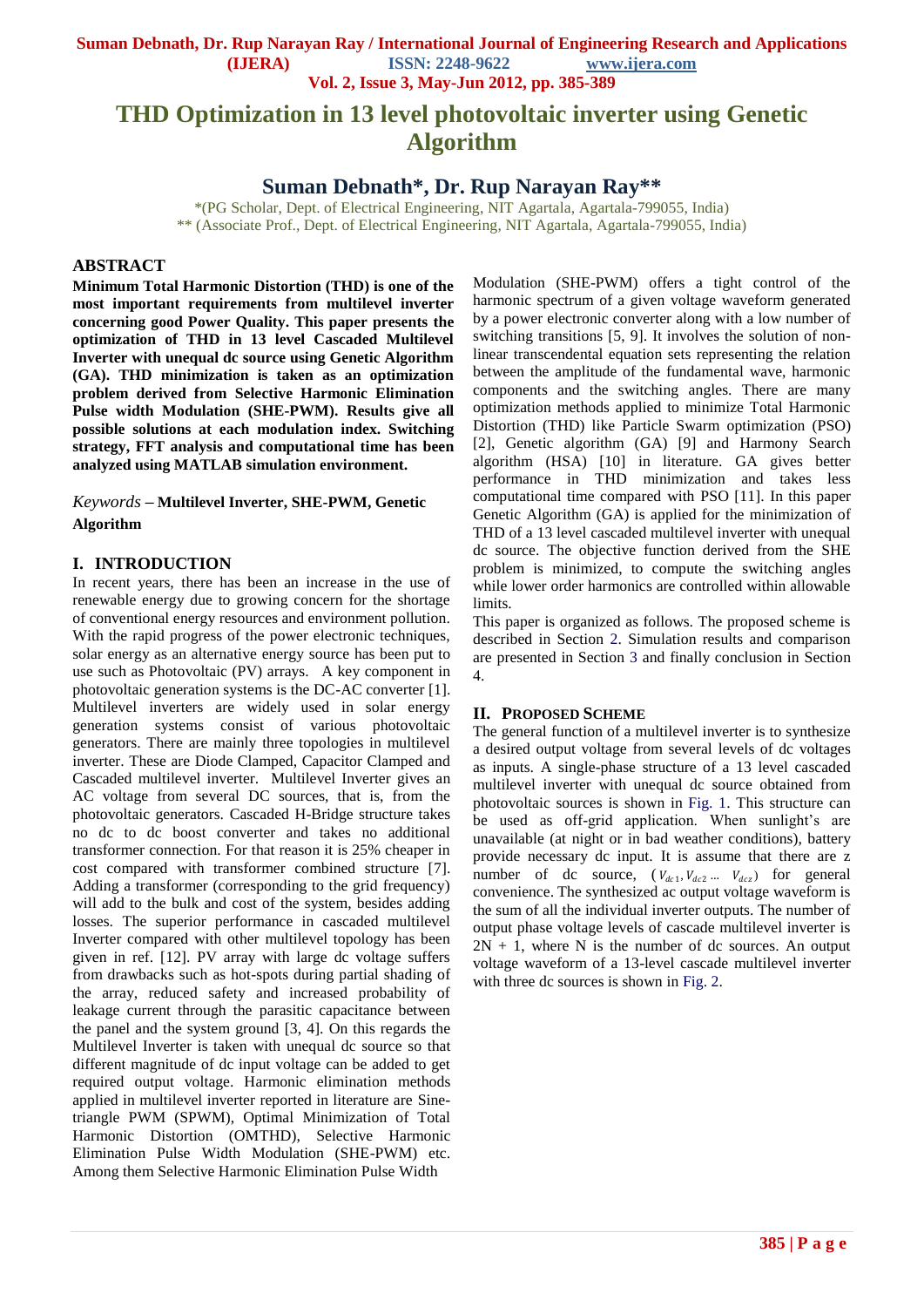## **Suman Debnath, Dr. Rup Narayan Ray / International Journal of Engineering Research and Applications (IJERA) ISSN: 2248-9622 www.ijera.com Vol. 2, Issue 3, May-Jun 2012, pp. 385-389**



Fig. 1. Single-phase configuration of a multilevel inverter



Fig. 2. Output voltage waveform of a 13-level multilevel inverter

#### *A. Conventional Method*

The output voltage waveform  $V(t)$  of the multilevel inverter as shown in Fig. 2 can be represented by (1)

$$
V(t) = \sum_{n=1}^{\infty} (a_n \sin n\alpha_n + b_n \cos n\alpha_n)
$$
 (1)

The even harmonics are absent (bn  $= 0$ ) due to quarter wave symmetry of the output voltage. The n-th harmonic an is expressed with the first quadrant switching angles  $\alpha_1, \alpha_2, \ldots \alpha_m$ .

$$
an = \left(\frac{4}{n\pi}\right) \sum_{k=1}^{m} \left(V_{dc1} \cos(n\alpha_1) + (V_{dc2} \cos(n\alpha_2) + \dots + (V_{dc2} \cos(n\alpha_k))\right)
$$
 (2)

and

$$
0 < \alpha_1 < \alpha_2 < \dots \alpha_k < \left(\frac{\pi}{2}\right) \tag{3}
$$

For any odd harmonics, (2) can be expanded up to the k-th term where m is the number of variables corresponding to switching angles  $\alpha_1$  through  $\alpha_m$  of the first quadrant. In selected harmonic elimination, an is assigned the desired value for fundamental component and equated to zero for the harmonics to be eliminated [6].

$$
a1 = \left(\frac{4}{\pi}\right) \sum_{k=1}^{m} \left(V_{dc1} \cos(\alpha_1) + \dots + \left(V_{dcz} \cos(\alpha_k)\right)\right)
$$
  

$$
a5 = \left(\frac{4}{5\pi}\right) \sum_{k=1}^{m} \left(V_{dc1} \cos(5\alpha_1) + \dots + \left(V_{dcz} \cos(5\alpha_k)\right)\right)
$$
  
ii (4)

$$
an = \left(\frac{4}{n\pi}\right) \sum_{k=1}^{m} \left(V_{dc1} \cos(n\alpha_1) + \ldots + \left(V_{dcz} \cos(n\alpha_k)\right)\right)
$$

where M is the amplitude of the fundamental component.

Nonlinear transcendental equations are thus formed and after solving these equations,  $\alpha_1$  through  $\alpha_k$  are computed. Triplen harmonics are eliminated in three-phase balanced system and these are not considered in (4). It is evident that  $(m - 1)$  harmonics can be eliminated with *m* number of switching angles. These nonlinear equations show multiple solutions and the main difficulty is its discontinuity at certain points where no set of solution is available [2]. This limitation is addressed in the present method to ease the online application at these points of discontinuity.

#### *B. Proposed GA Method*

Genetic Algorithm (GA) is a method used for solving both constrained and unconstrained optimization problems based on natural selection, the process that drives biological evolution [8, 9]. GA is inspired by Darwin's theory about evolution-"The survible of the fittest". In nature, competition among individuals for scanty resources results in the fittest individuals dominating over the weaker ones. The GA repeatedly modifies population of individual solutions. At each step, the GA selects individuals at random from the current population to be parents and uses them to produce the children for the next generation. Over successive generations, the population "evolves" towards an optimal solution. A flowchart of the Genetic algorithm is shown in Fig. 3. GA uses three main rules at each step to create the next generation from the current population:

**•** *Selection rules* select the individuals, called *parents* that contribute to the population at the next generation.

**•** *Crossover rules* combine two parents to form children for the next generation.

**•** *Mutation rules* apply random changes to individual parents

Some advantage of GA compared with other optimization technique are as follows [8]:

1. GA is better then conventional Artificial Intelligence (AI); it is more robust.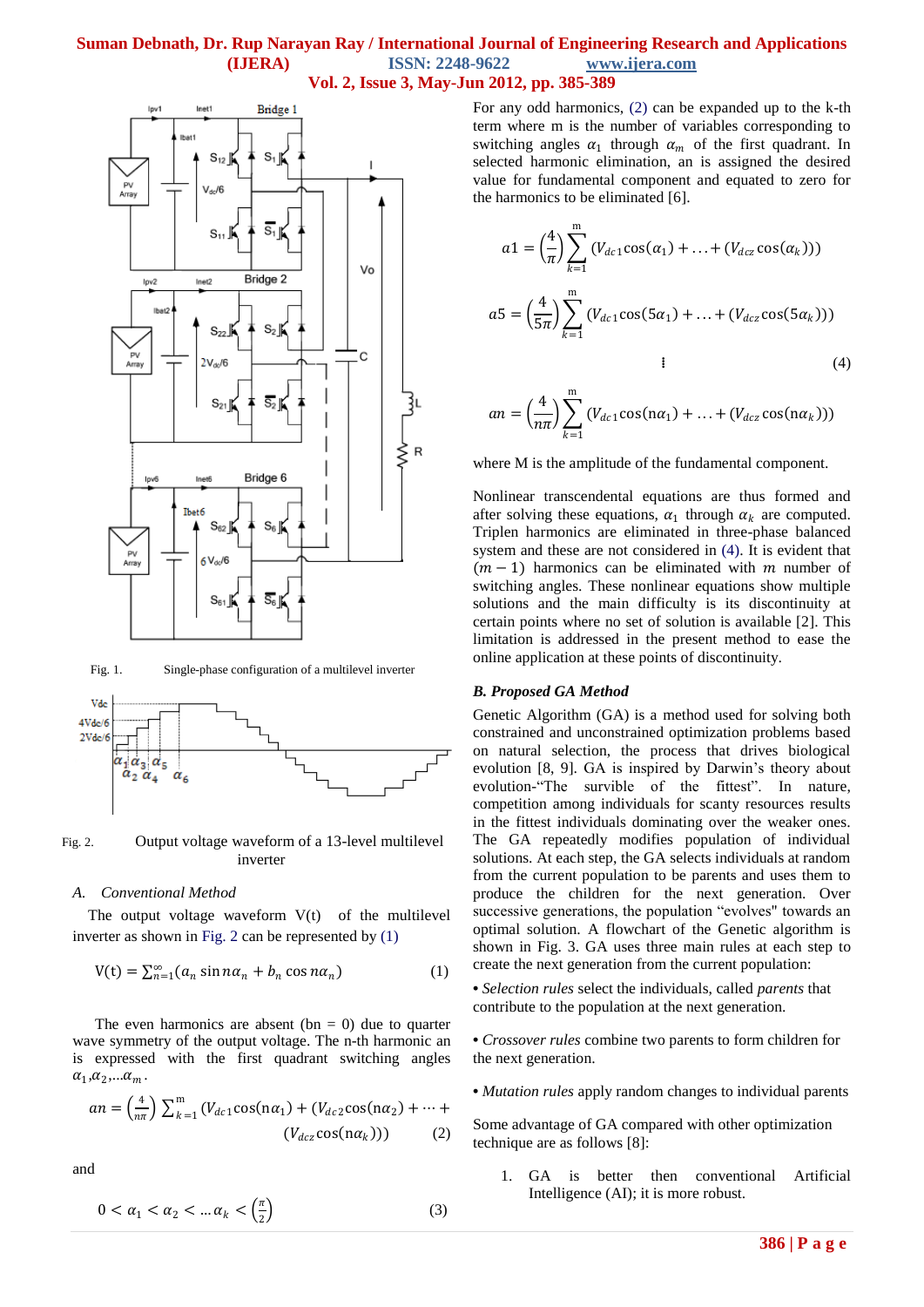### **Suman Debnath, Dr. Rup Narayan Ray / International Journal of Engineering Research and Applications (IJERA) ISSN: 2248-9622 www.ijera.com Vol. 2, Issue 3, May-Jun 2012, pp. 385-389**

- 2. Unlike older AI systems, the GA's do not break easily even if the input changed slightly, or in the presence of reasonable noise.
- 3. While performing search in large state space, or multi modle state space, or n-dimentional surface, a genetic algorithms offer significant benifits over many other typical search optimization techniques like- linear programming, heuristic, depth-first, breath- first.

The conventional SHE technique for multilevel inverter has the disadvantage of complexity to solve the nonlinear transcendental equations that have multiple solutions [2]. Moreover, at certain points, no solutions are available to satisfy these equations. In the proposed Genetic Algorithm (GA) method, the complexity of finding the solution of these nonlinear equations is avoided by converting the SHE problem to an optimization problem. The %THD of the output voltage can be computed using (5).

$$
\%THD = \left[ \left( \frac{1}{a_1^2} \right) \sum_{n=5}^{\infty} (an)^2 \right]^{1/2} \times 100 \tag{5}
$$

Where 
$$
n = 6i \pm 1
$$
  $(i = 1,2,3,...)$ 

In the method, the same expression of the voltage THD is considered as the objective function  $F(\alpha)$  and minimized with the constraints of individual harmonics limits and minimal variations of switching angles. The formulation of the problem will be as follows:

#### Minimize

$$
F(\alpha) = F(\alpha_1, \alpha_2, \dots \alpha_m)
$$
 (6)

Subjected to:

$$
0 < \alpha_1 < \alpha_2 < \dots \alpha_k < \left(\frac{\pi}{2}\right);
$$
\n
$$
a1 = M
$$
\n
$$
a5 = \varepsilon 1
$$
\n
$$
a7 = \varepsilon 2
$$
\n
$$
\vdots \qquad (7)
$$
\n
$$
an \leq \varepsilon n
$$

where  $\varepsilon$ 1,  $\varepsilon$ 2,....  $\varepsilon$ *n* are the allowable limits of individual harmonics.



Fig. 3. Flowchart of proposed Genetic algorithm

#### **III. SIMULATION RESULTS AND DISCUSSION**

The proposed scheme has been simulated in MATLAB/Simulink environment. For six dc sources, the multiple sets of angles present within the modulation index range of 0.20–1.10. For present case problem is formulated that way such that input dc voltage  $V_{dc1}=V_{dc}/6$ ,  $V_{dc2} = (2 \times V_{dc})/6$ ,  $V_{dc3} = (3 \times V_{dc})/6$ ,  $V_{dc4} = (4 \times V_{dc})/6$ ,  $V_{dc5}=(5\times V_{dc})/6$ ,  $V_{dc6}=V_{dc}$ . The Switching angle against Modulation Index is shown in Fig 8. The voltage THD against modulation index is shown in Figs. 7. The THD is being optimized up to  $49<sup>th</sup>$  order. Harmonic Spectrum for output phase voltage at 1 Modulation Index is shown in Fig. 9. The time taken for particular THD is shown in table I. In GA optimization tool double vector population type is taken for 20 population sizes with 0.8 crossover fraction of scattered function. **Best fitness** plots the best function value in each generation versus iteration number shown in Fig. 4. **Best individual** plots the vector entries of the individual with the best fitness function value in each generation shown in Fig. 5 at modulation index 1. **Genealogy** plots the genealogy of individuals shown in Fig. 6. Lines from one generation to the next are color-coded as follows:

- o Red lines indicate mutation children.
- o Blue lines indicate crossover children.
- o Black lines indicate elite individuals.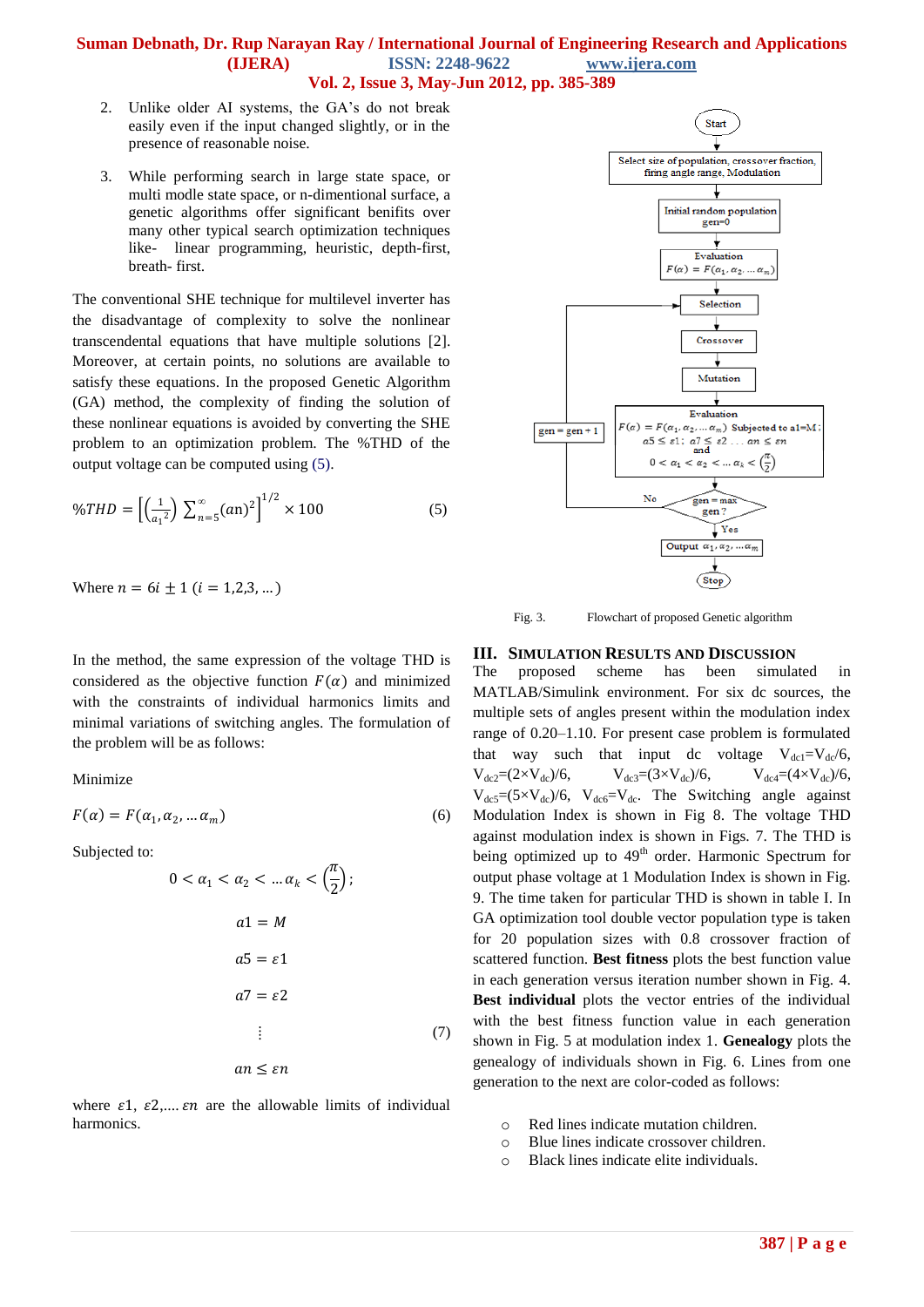

Fig. 4. Best function value in each generation versus iteration number



Fig. 5. Best individual plot at Modulation Index 1



Fig. 7. Voltage THD versus modulation index for 13 level multilevel inverter with unequal dc source considering lowest THD







Fig. 9. Harmonic Spectrum of output phase voltage for 13 Level Multilevel inverter at 1 Md up to 49th order having THD 2.693%

TABLE I. Computational time of Genetic Algorithm at certain Modulation Index

| <b>Modulation</b><br><b>Index</b> | <b>Computational time</b><br>(sec) | $\%THD$ |
|-----------------------------------|------------------------------------|---------|
| 0.95                              | $0.01413$ seconds                  | 2.8018  |
| 09                                | $0.0208$ seconds                   | 3.1814  |
| 0.77                              | $0.01029$ seconds                  | 4.3082  |

In this work THD is used to evaluate the performance of Multilevel Inverter. The goal is to find optimum switching angle for the employed modulation index considering lowest THD. The proposed minimization method finds all possible sets of solutions. The result shows that minimized THD meets IEEE 519 standards (below 5%). The time taken for running the algorithm for particular modulation index has been shown in Table I. In GA Toolbox all GA codes are inbuilt. So it is very easy to use GA Toolbox.

#### **IV. CONCLUSION**

In this paper an efficient way is applied to minimize the Total Harmonic Distortion (THD) of a 13 level Multilevel Inverter with unequal dc source. The selected lower order harmonics are kept within allowable limits. The problem of discontinuity at certain Modulation Index is being addressed by the proposed method.

The result shows that the proposed approach for harmonic optimization of Multilevel Inverter works properly. This method was applied for 13 level Cascaded Multilevel inverter with specific unequal input dc voltage obtainable from photovoltaic sources. This method can be extended to any number of levels of Multilevel Inverter.